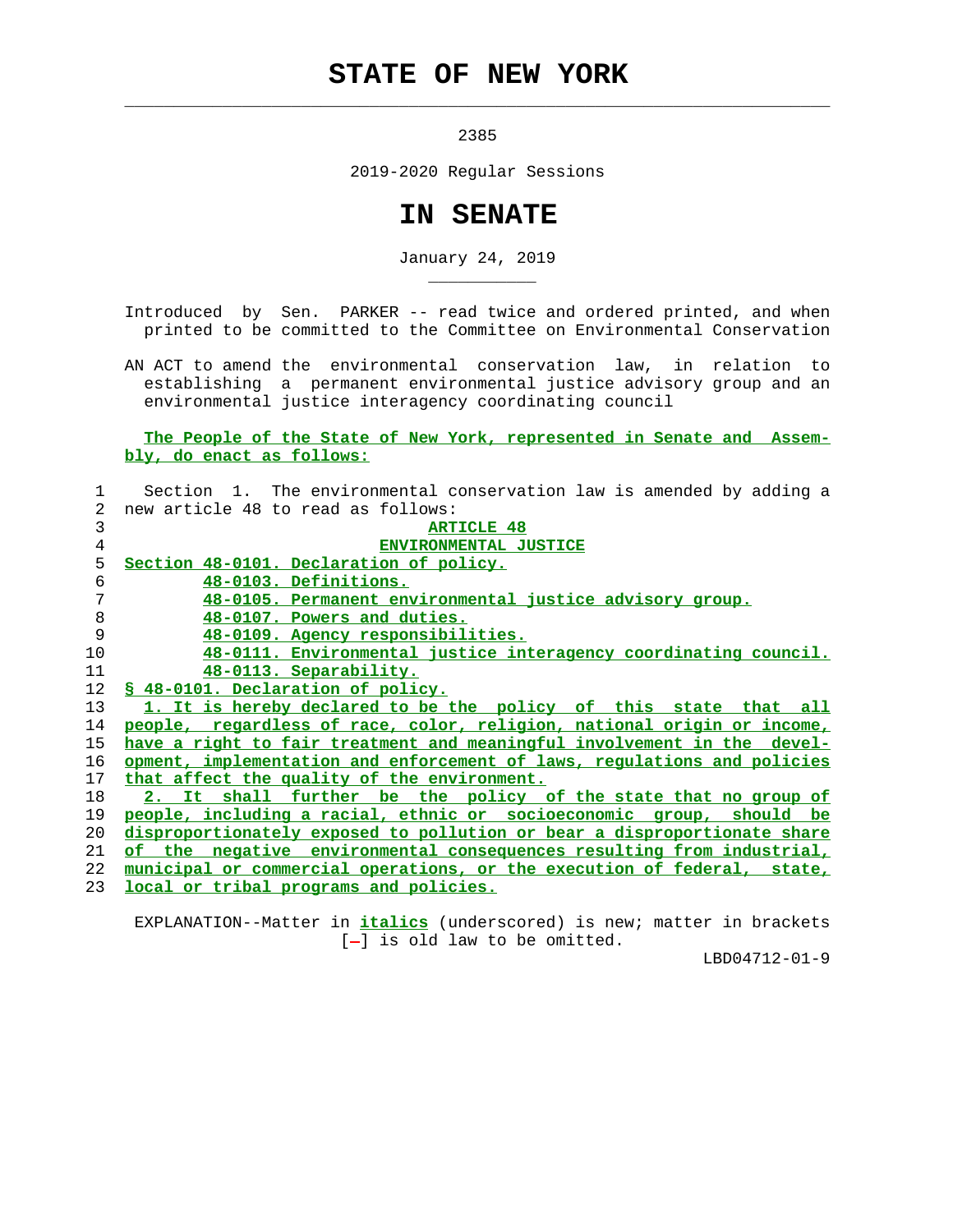**3. It shall further be the policy of the state that no group of people, including a racial, ethnic or socioeconomic group, should suffer from inequitable allocation of public resources or financial assistance for environmental protection and stewardship, including environmental remediation, pollution prevention, open space acquisition and/or other protection and stewardship activities. 4. It shall further be the policy of the state that opportunities for citizen involvement in the development, implementation and enforcement of laws, regulations and policies that affect the quality of the envi- ronment be as reflective of the diversity of interests and perspective found within the affected community as possible, including those of racial, ethnic and socioeconomic groups; that they be provided as early as possible in the decision making process prior to the selection of a preferred course of action by federal, state, local or tribal agencies; that they provide full, timely and accessible disclosure and sharing of information by the government agency or agencies involved, including the provision of technical data and the assumptions upon which any analyses are based; and that they allow all people, regardless of race, color, religion, national origin or income, the opportunity to have their views heard and considered, including opportunities for two-way dialogue. § 48-0103. Definitions. As used in this article: 1. "Advisory group" means the permanent environmental justice advisory group established by section 48-0105 of this article. 2. "Agency" means any department, board, bureau, commission, division, office, council, committee or officer of the state, or any public authority or public benefit corporation at least one of whose members is appointed by the governor. 3. "Environmental justice" means the fair treatment and meaningful involvement of all people regardless of race, color, religion, national origin or income with respect to the development, implementation and enforcement of laws, regulations and policies affecting the quality of the environment. 4. "Fair treatment" means that no group of people, including a racial, ethnic or socioeconomic group, should be disproportionately exposed to pollution or bear a disproportionate share of the negative environmental consequences resulting from industrial, municipal and commercial oper- ations or the execution of federal, state, local and tribal programs and policies, and further means that no such group of people should suffer from inequitable allocation of public resources or financial assistance for environmental protection and stewardship, including environmental remediation, pollution prevention, open space acquisition and other protection and stewardship activities. 5. "Meaningful involvement" means the provision of opportunities for citizen participation in decision making that are as reflective of the diversity of interests and perspective found within the affected commu- nity as possible, including those of racial, ethnic and socioeconomic groups; that are provided as early as possible in the decision making process prior to the selection of a preferred course of action by a decision making agency or agencies; that provide full, timely and acces- sible disclosure and sharing of information by the government agency or agencies involved, including the provision of technical data and the assumptions upon which any analyses are based; and that allow all people, regardless of race, color, religion, national origin or income, the opportunity to have their views heard and considered, including**

**opportunities for two-way dialogue.**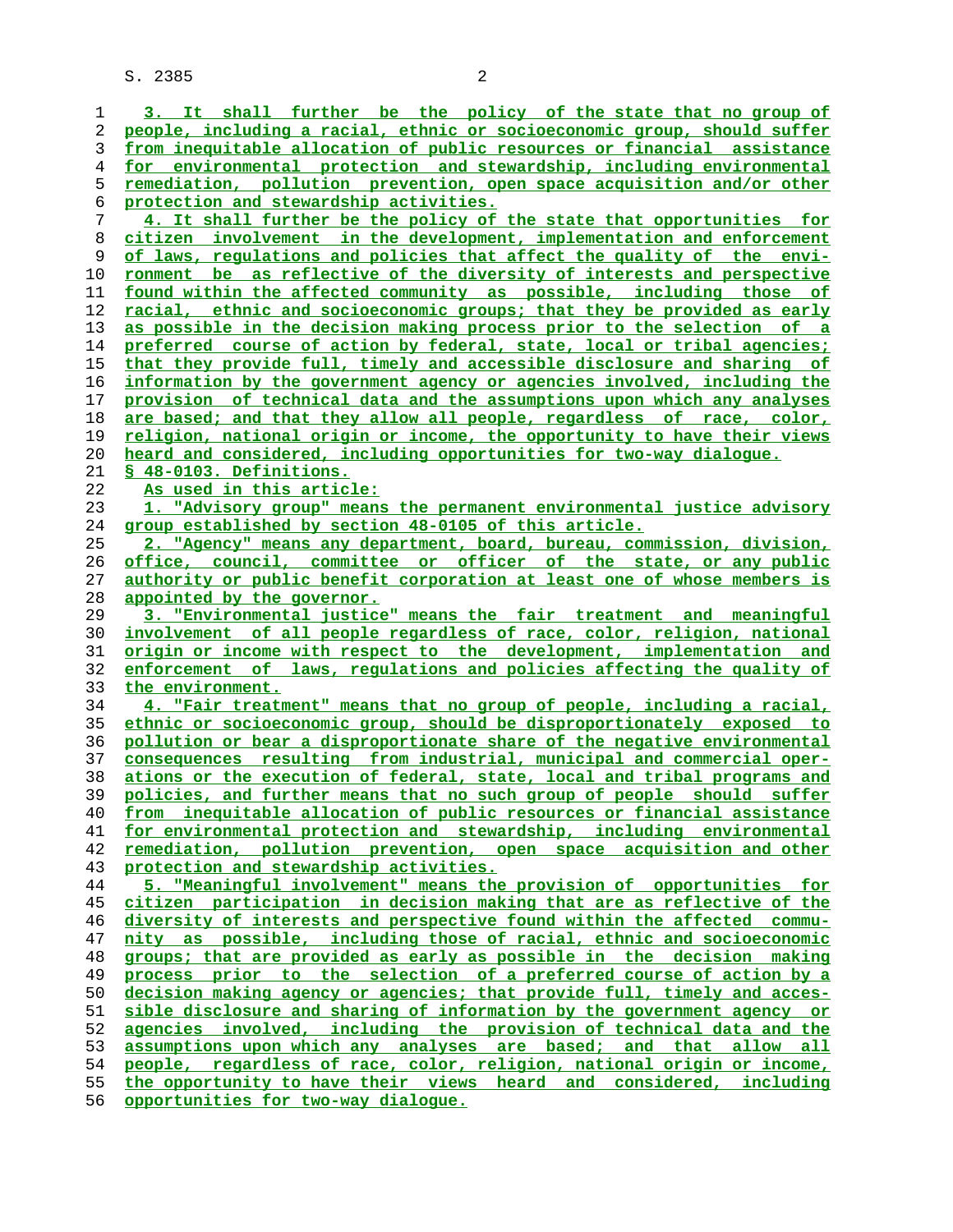| 1        | \$ 48-0105. Permanent environmental justice advisory group.                                                              |
|----------|--------------------------------------------------------------------------------------------------------------------------|
| 2        | 1. The permanent environmental justice advisory group is hereby estab-                                                   |
| 3        | lished in the department to consist of seventeen members, as follows:                                                    |
| 4        | (a) Five members shall be representatives of community-based organiza-                                                   |
| 5        | tions that advise or assist minority and low-income communities on envi-                                                 |
| 6        | ronmental matters.                                                                                                       |
| 7        | (b) Four members shall be representatives of businesses that hold                                                        |
| 8        | permits or otherwise operate subject to this chapter.                                                                    |
| 9        | (c) Two members shall be representatives of environmental conservation                                                   |
| 10       | offices of local government.                                                                                             |
| 11       | (d) The remaining members shall be representatives of state or                                                           |
| 12       | national organizations promoting environmental conservation, research-                                                   |
| 13       | ers, educators and members of the general public.                                                                        |
| 14       | (e) One of the members appointed pursuant to each of paragraphs (a),                                                     |
| 15       | (b), (c) and (d) of this subdivision shall be appointed by the temporary                                                 |
| 16       | president of the senate, and one of the members appointed pursuant to                                                    |
| 17       | each of paragraphs (a), (b), (c) and (d) of this subdivision shall be                                                    |
| 18       | appointed by the speaker of the assembly. One member shall be appointed                                                  |
| 19       | by the minority leader of the senate and one member shall be appointed                                                   |
| 20       | by the minority leader of the assembly. The remaining members appointed                                                  |
| 21       | pursuant to this subdivision shall be appointed by the governor. The                                                     |
| 22       | replacement of any member shall be in accordance with the provisions                                                     |
| 23       | contained in this section for appointment of members.                                                                    |
| 24       | 2. (a) Each member of the advisory group shall serve for a term of                                                       |
| 25       | four years or until his or her successor is appointed. A member                                                          |
| 26       | appointed to fill a vacancy shall serve the remainder of the term of the                                                 |
| 27       | member he or she is appointed to succeed. The members of the advisory                                                    |
| 28       | group shall receive no compensation for their services but shall be                                                      |
|          |                                                                                                                          |
|          |                                                                                                                          |
| 29       | reimbursed for their expenses actually and necessarily incurred in the                                                   |
| 30       | performance of their duties hereunder.                                                                                   |
| 31       | (b) The advisory group shall select a chair from among the members.                                                      |
| 32       | The advisory group shall meet as frequently as necessary, but not less                                                   |
| 33       | than three times per year. Such meetings shall be held at such locations                                                 |
| 34       | as the advisory group may determine. All such meetings shall be subject                                                  |
| 35       | to the open meetings law. At least one meeting annually shall be held                                                    |
| 36       | jointly with the environmental justice interagency coordinating council                                                  |
| 37       | established pursuant to section 48-0111 of this article. Each member of                                                  |
| 38<br>39 | the advisory group shall be entitled to designate in writing a represen-                                                 |
| 40       | tative to attend meetings in his or her place and to vote or otherwise                                                   |
| 41       | act on his or her behalf in his or her absence.<br>(c) Staff services for the advisory group shall be performed, insofar |
| 42       | as practicable, by personnel of the department. The advisory group may                                                   |
| 43       | request and shall receive from any state agency such assistance and data                                                 |
| 44       | as will enable it properly to carry out its activities hereunder and                                                     |
| 45       | effectuate the purposes set forth herein.                                                                                |
| 46       | § 48-0107. Powers and duties.                                                                                            |
| 47       | The advisory group shall have the power and duty to:                                                                     |
| 48       | 1. adopt a model environmental justice policy applicable generally to                                                    |
| 49       | state agencies that engage in activities or operations that may have a                                                   |
| 50       | significant effect on the environment, including but not limited to                                                      |
| 51       | through the adoption of rules and requlations, issuance of permits,                                                      |
| 52       | acquisition or maintenance of property, or approval, funding or under-                                                   |
| 53       | taking of projects. Such policy shall be adopted not later than one year                                                 |
| 54       | after the effective date of this article. The advisory group shall                                                       |
| 55       | develop the model policy in consultation with representatives of minori-                                                 |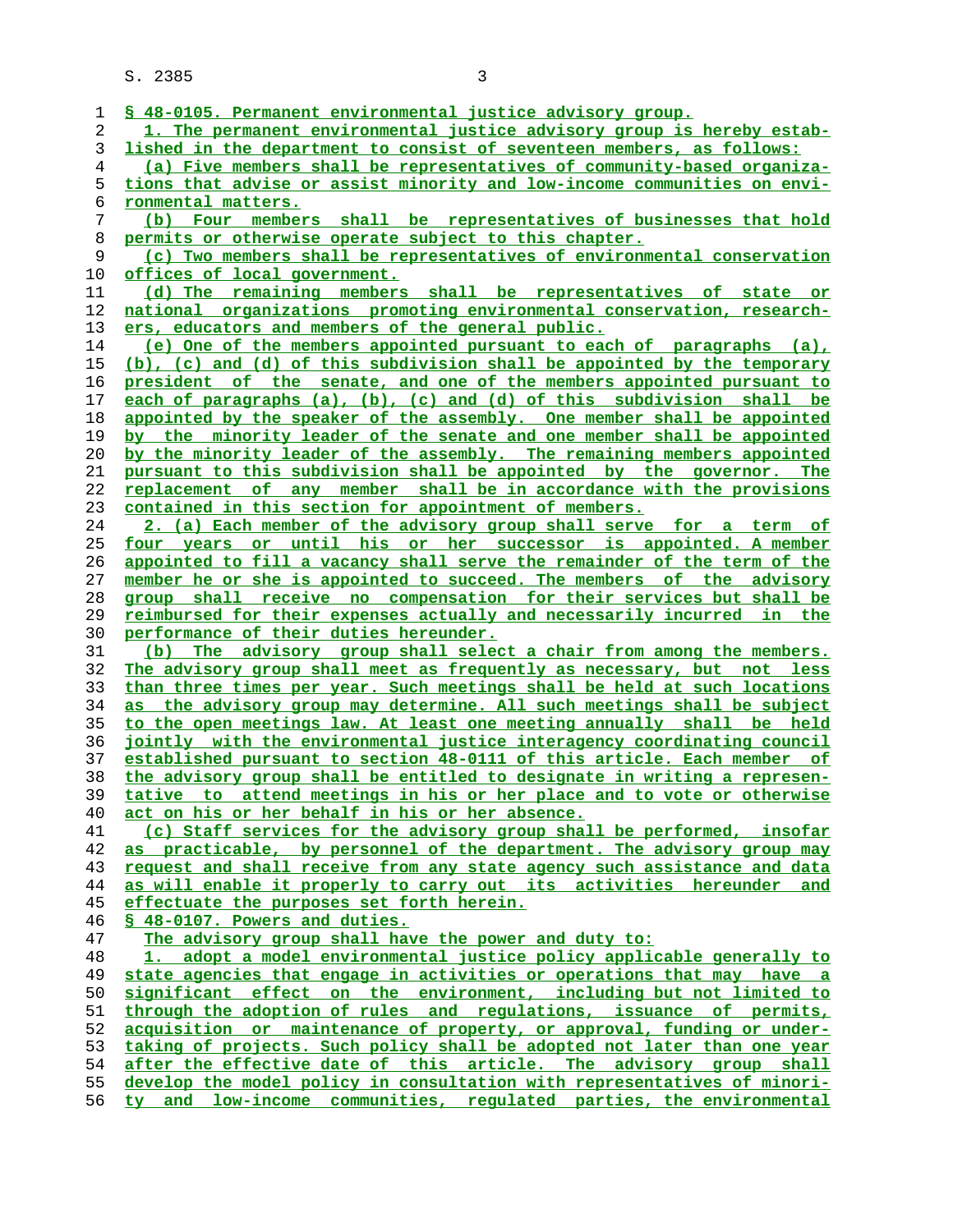| 1  | justice interagency coordinating council and other state agencies and    |
|----|--------------------------------------------------------------------------|
| 2  | the public and shall hold a public hearing thereon in each judicial      |
| 3  | department. Notice of such hearings and notice of the adoption of the    |
| 4  | model policy shall be published in the state register;                   |
| 5  | 2. advise state agencies of their responsibilities under section         |
| 6  | 48-0109 of this article;                                                 |
| 7  | 3. monitor compliance with the environmental justice policies of state   |
| 8  | agencies, make recommendations to the governor, legislature and state    |
| 9  | agencies on measures to improve such policies, and report not less than  |
| 10 | annually on the extent to which agencies are in compliance with the      |
| 11 | requirements of this article and other state laws and Federal laws and   |
| 12 |                                                                          |
| 13 | <u>regulations relating to environmental justice;</u>                    |
|    | 4. provide comments on any proposed rule, regulation or policy of a      |
| 14 | state or federal agency related to environmental justice;                |
| 15 | 5. accept, as agent of the state, any grant including federal grants     |
| 16 | or any gift for the purposes of this article. Any monies so received may |
| 17 | be expended by the advisory group to effectuate any purpose of this      |
| 18 | article, subject to the applicable provisions of the state finance law;  |
| 19 | 6. conduct public hearings with respect to any matter within the scope   |
| 20 | of its functions, powers and duties;                                     |
| 21 | 7. adopt, amend and repeal by-laws governing its organization and        |
| 22 | operation and such rules and requlations, consistent with this article,  |
| 23 | as it deems necessary to administer this article; and                    |
| 24 | 8. do any and all things necessary or convenient to carry out its        |
| 25 | functions, powers and duties under this article.                         |
| 26 | § 48-0109. Agency responsibilities.                                      |
| 27 | 1. Each state agency that engages in activities or operations that       |
| 28 | have a significant effect on the environment, including but not limited  |
| 29 | to through the adoption of rules and regulations, issuance of permits,   |
| 30 | acquisition or maintenance of property, or approval, funding or under-   |
| 31 | taking of projects, shall be quided in its decision making on such       |
| 32 | activities or operations by an environmental justice policy. Each such   |
|    |                                                                          |
| 33 | agency shall adopt rules and regulations setting forth its environmental |
| 34 | justice policy not later than six months after the adoption of a model   |
| 35 | environmental justice policy pursuant to section 48-0107 of this arti-   |
| 36 | cle. The agency thereafter shall comply in all respects with the envi-   |
| 37 | ronmental justice policy set forth in its rules and regulations;         |
| 38 | provided, however, that in the absence of such rules and regulations,    |
| 39 | the agency shall comply in all respects with the model environmental     |
| 40 | <u>justice policy.</u>                                                   |
| 41 | 2. Each state agency subject to the requirements of subdivision one of   |
| 42 | this section shall:                                                      |
| 43 | (a) appoint a staff member of the agency to serve as environmental       |
| 44 | justice coordinator, to provide information to the public on the poli-   |
| 45 | cies, activities and operations of the agency related to environmental   |
| 46 | justice and to act as liaison to the environmental justice advisory      |
| 47 | group;                                                                   |
| 48 | (b) notify the advisory group of the appointment of an environmental     |
| 49 | justice coordinator; and                                                 |
| 50 | (c) develop an environmental justice training plan which includes the    |
| 51 | provision of workshops and written materials to appropriate staff        |
| 52 | regarding environmental justice and implementation of the agency's envi- |
| 53 | ronmental justice policy.                                                |
| 54 | 3. This section shall apply to any state agency notwithstanding any      |
|    |                                                                          |
| 55 | exemption such agency may have from other laws, including but not limit- |
| 56 | ed to any exemption from article eight of this chapter.                  |